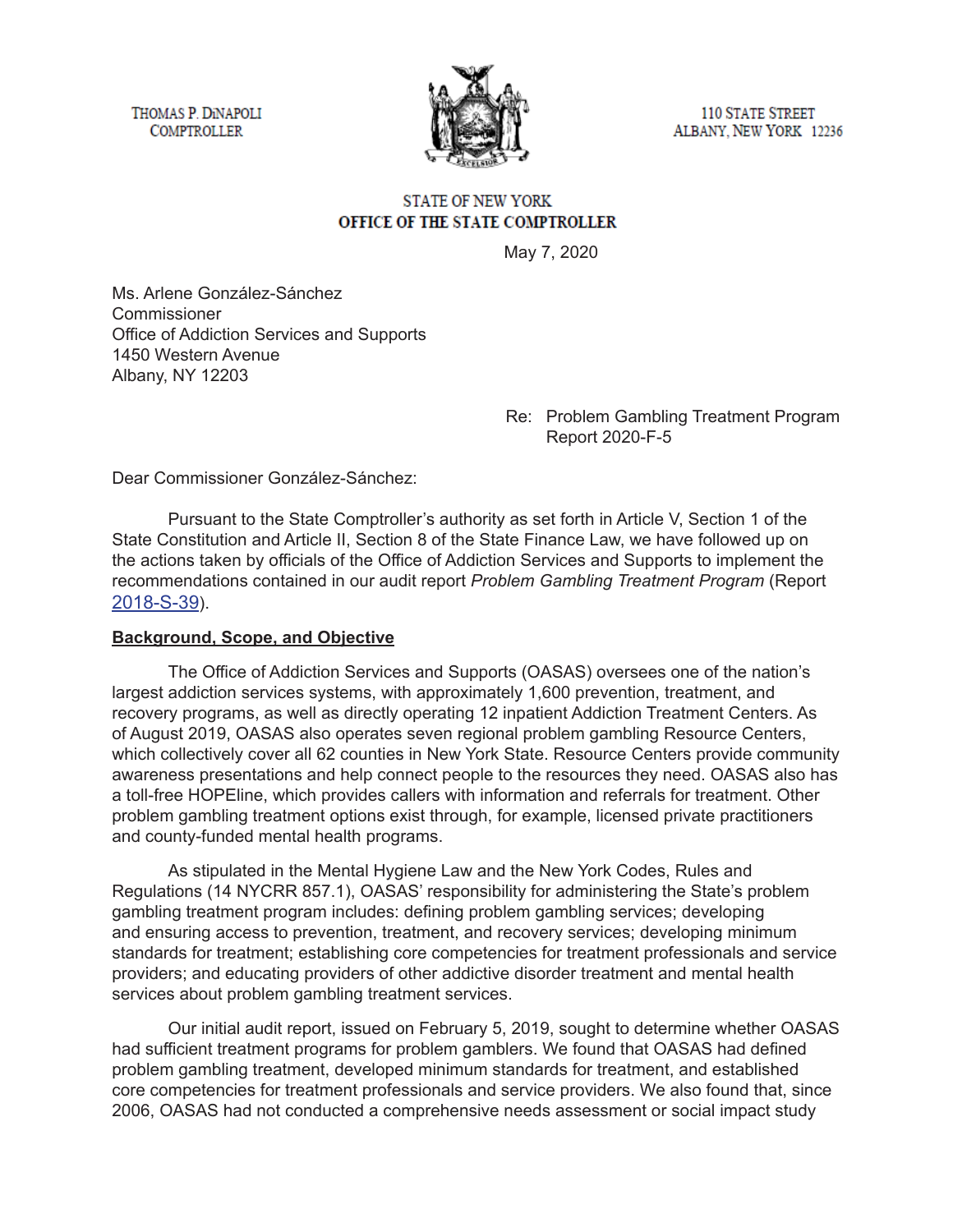to identify the number or location of individuals in need of such services. As such, our audit was unable to determine whether OASAS had a sufficient number of treatment programs available for problem gamblers or if OASAS' limited resources were applied where they were needed most.

The objective of our follow-up was to assess the extent of implementation, as of March 13, 2020, of the two recommendations included in our initial audit report.

#### **Summary Conclusions and Status of Audit Recommendations**

We found that OASAS has implemented both recommendations from our initial audit report.

### **Follow-Up Observations**

### **Recommendation 1**

*Conduct a comprehensive needs assessment and social impact study for problem gambling.* 

#### Status – Implemented

Agency Action – Since our original audit, OASAS has entered into contracts with two research companies to develop and conduct statewide surveys that capture data about problem gambling. The first contractor will develop and conduct a statewide survey of adults (18 and older) to produce a statistically valid estimate of the prevalence of gambling and problem gambling; demographic characteristics of problem gamblers, such as age and gender; attitudes toward gambling and gambling behaviors; and awareness of resources for problem gambling services. The survey results are to be reported to OASAS in nine different geographic groupings, with an expected completion date of December 2020.

The second contractor will develop and conduct a statewide survey of students in grades 7 through 12 regarding alcohol and substance use, gambling, and other problem behaviors, and associated risk and protective factors. Data collection time frames are September-December 2020 and September-December 2022. Once the contractors have submitted the survey results, OASAS officials will be responsible for analyzing the data to identify areas in need of problem gambling treatment services and related social impact.

### **Recommendation 2**

*Continue efforts to ensure problem gambling treatment programs (OASAS and approved providers) are reasonably accessible to all State residents regardless of their ability to pay.*

- Status Implemented
- Agency Action Since our original audit, OASAS has taken steps to expand problem gambling treatment program access to all State residents, regardless of their ability to pay. In March 2019, OASAS issued revised regulations allowing all OASAS-certified providers to apply for a designation to deliver problem gambling services in a certified or otherwise authorized setting. Additionally, the revised regulations allow OASAS-approved programs to submit claims for gambling-only services if the Centers for Medicare & Medicaid Services has also approved the services. OASAS officials believe that this step expands access to treatment over its more extensive network of OASAS providers.